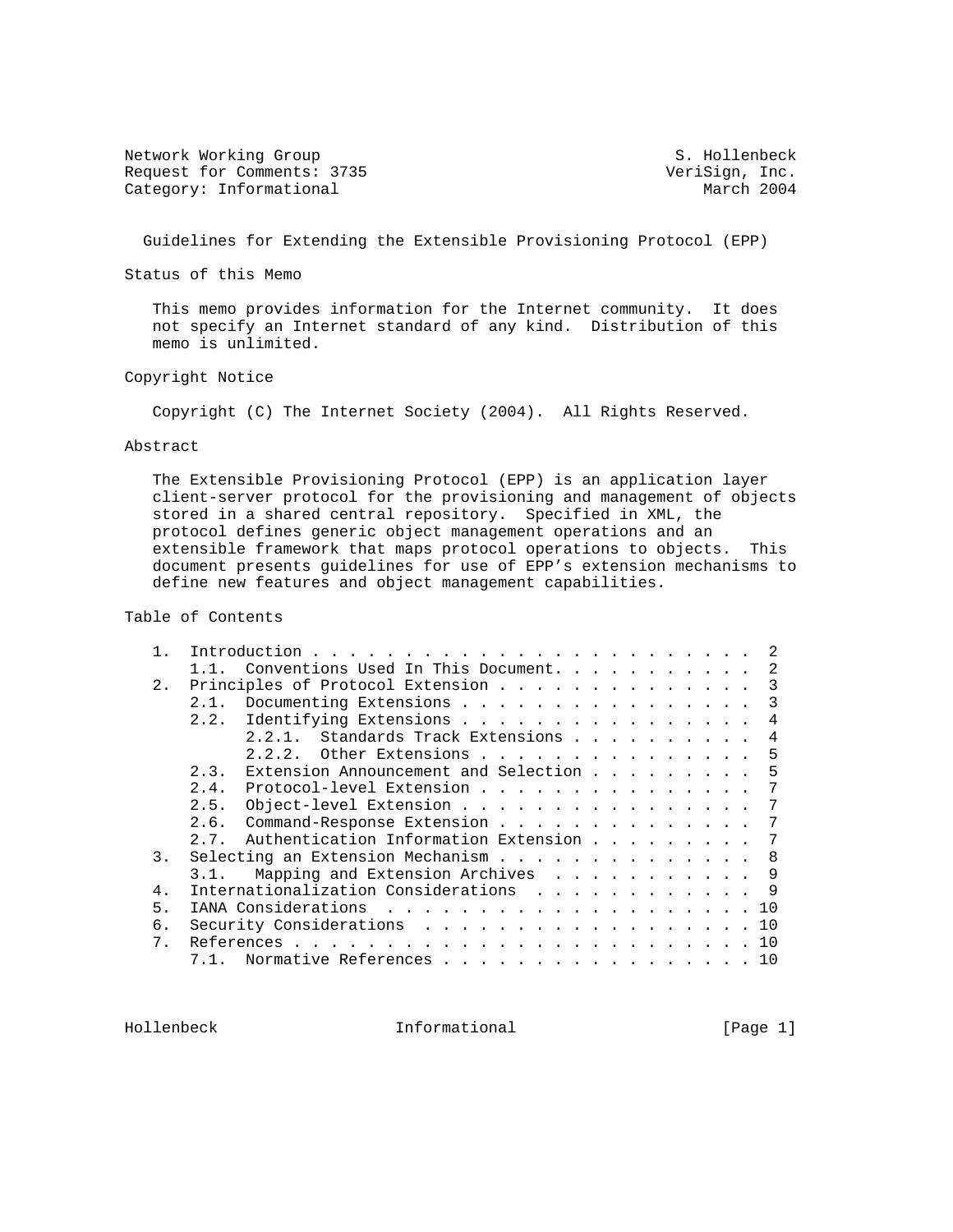|                                 | 7.2. Informative References 11 |  |  |  |  |  |  |  |  |  |  |  |  |  |
|---------------------------------|--------------------------------|--|--|--|--|--|--|--|--|--|--|--|--|--|
|                                 |                                |  |  |  |  |  |  |  |  |  |  |  |  |  |
|                                 |                                |  |  |  |  |  |  |  |  |  |  |  |  |  |
| 10. Full Copyright Statement 13 |                                |  |  |  |  |  |  |  |  |  |  |  |  |  |

## 1. Introduction

 The Extensible Provisioning Protocol (EPP, [2]) was originally designed to provide a standard Internet domain name registration protocol for use between Internet domain name registrars and domain name registries. However, specific design decisions were made to ensure that the protocol could also be used in other provisioning environments. Specifically:

- o Extensibility has been a design goal from the very beginning. EPP is represented in the Extensible Markup Language (XML, [3]), and is specified in XML Schema ([4] and [5]) with XML namespaces [6] used to identify protocol grammars.
- o The EPP core protocol specification describes general protocol functions, not objects to be managed by the protocol. Managed object definitions, such as the mapping for Internet domain names [10] (itself a protocol extension), are loosely coupled to the core specification.
- o A concentrated effort was made to separate required minimum protocol functionality from object management operating logic.
- o Several extension mechanisms were included to allow designers to add new features or to customize existing features for different operating environments.

 This document describes EPP's extensibility features in detail and provides guidelines for their use. Though written specifically for protocol designers considering EPP as the solution to a provisioning problem, anyone interested in using XML to represent IETF protocols might find these guidelines useful.

 XML is case sensitive. Unless stated otherwise, XML instances and examples provided in this document MUST be interpreted in the character case presented to develop a conforming implementation.

1.1. Conventions Used In This Document

 The key words "MUST", "MUST NOT", "REQUIRED", "SHALL", "SHALL NOT", "SHOULD", "SHOULD NOT", "RECOMMENDED", "MAY", and "OPTIONAL" in this document are to be interpreted as described in RFC 2119 [1].

Hollenbeck Informational [Page 2]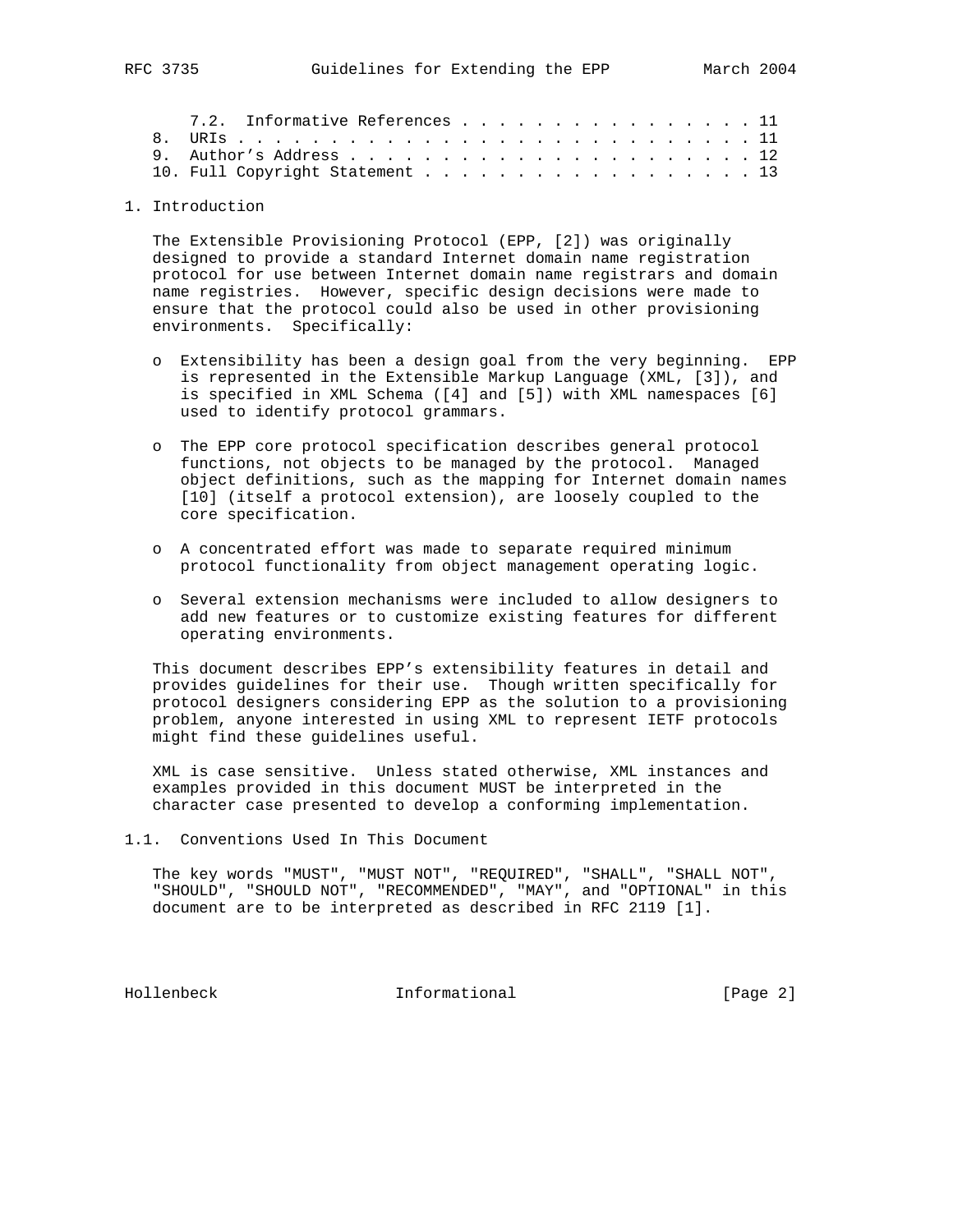In examples, "C:" represents lines sent by a protocol client and "S:" represents lines returned by a protocol server. Indentation and white space in examples is provided only to illustrate element relationships and is not a REQUIRED feature of this specification.

## 2. Principles of Protocol Extension

 The EPP extension model is based on the XML representation for a wildcard schema component using an <any> element information item (as described in section 3.10.2 of [4]) and XML namespaces [6]. This section provides guidelines for the development of protocol extensions and describes the extension model in detail.

 Extending a protocol implies the addition of features without changing the protocol itself. In EPP that means that an extension MUST NOT alter an existing protocol schema as changes may result in new versions of an existing schema, not extensions of an existing schema. For example, a designer MUST NOT add new elements to an existing schema and call the result an "extension" of the protocol. The result is a new, non-backwards-compatible version of an existing schema. Extensions MUST adhere to the principles described in this section to be considered valid protocol extensions.

 EPP extensions MUST be specified in XML. This ensures that parsers capable of processing EPP structures will also be capable of processing EPP extensions. Guidelines for the use of XML in IETF protocols (thus good information for extension designers) can be found in RFC 3470 [11].

 A designer MUST remember that extensions themselves MAY also be extensible. A good chain of extensions is one in which the protocol schemas evolve from general functionality to more specific (perhaps even more limited) functionality.

#### 2.1. Documenting Extensions

 The EPP core specification [2] has an appendix that contains a suggested outline to document protocol extensions. Designers are free to use this template or any other format as they see fit, but the extension document SHOULD at a minimum address all of the topics listed in the template.

 Extension designers need to consider the intended audience and consumers of their extensions. Extensions MAY be documented as Internet-Draft and RFC documents if the designer is facing requirements for coordination, interoperability, and broad distribution, though the intended maturity level (informational, proposed standard, etc.) largely depends on what is being extended

Hollenbeck Informational [Page 3]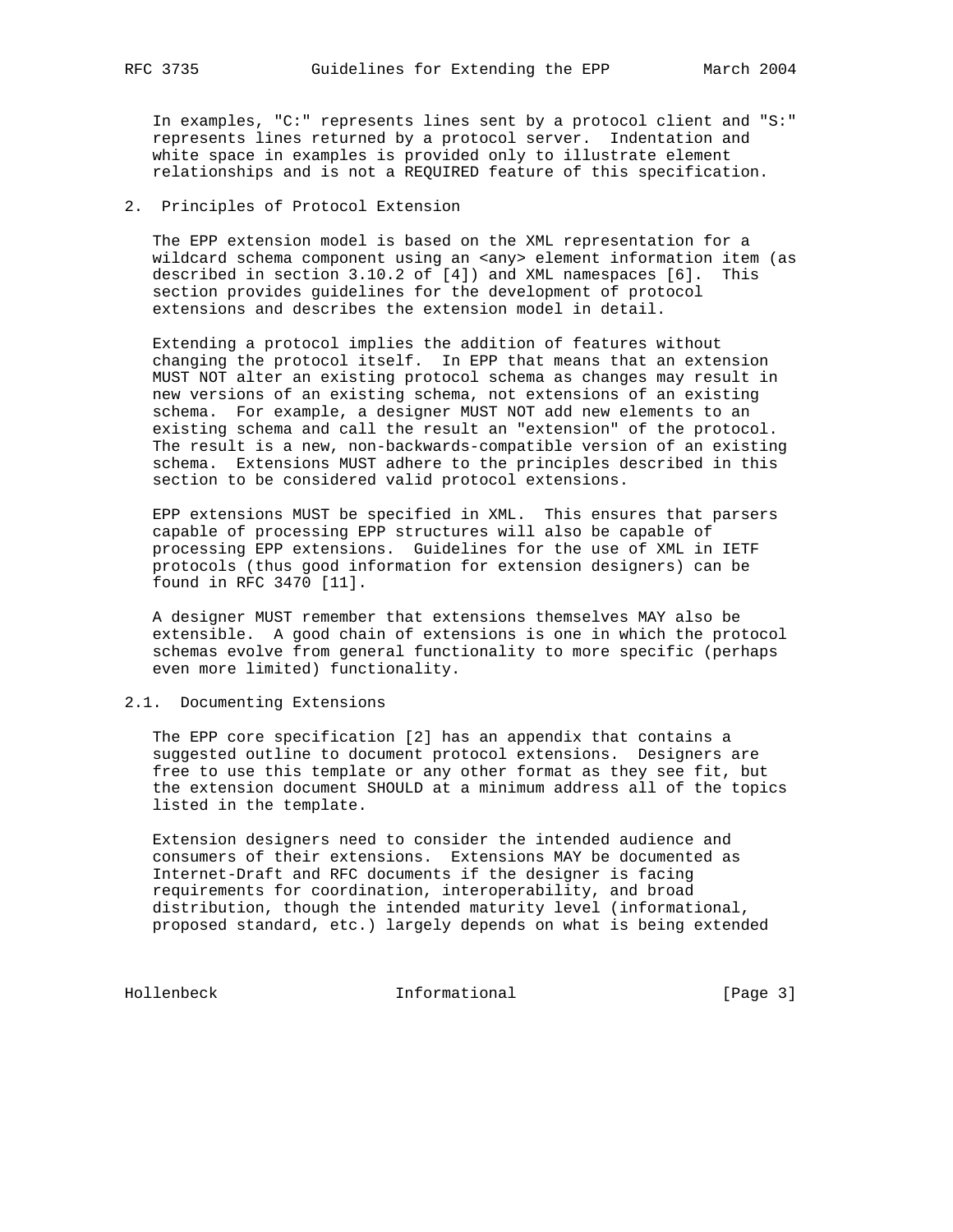and the amount of general interest in the extension. An extension to a standards-track specification with broad interest might well be a candidate for standards track publication, whereas an extension to a standards track specification with limited interest might be better suited for informational publication.

 Extensions need not be published as Internet-Draft or RFC documents if they are intended for operation in a closed environment or are otherwise intended for a limited audience. In such cases extensions MAY be documented in a file and structural format that is appropriate for the intended audience.

## 2.2. Identifying Extensions

 An EPP extension is uniquely identified by a Uniform Resource Identifier (URI, defined in RFC 2396 [7]). The URI used to identify the extension MUST also be used to identify the XML namespace associated with the extension. Any valid URI MAY be used to identify an EPP extension, though the selection of a URI form (Uniform Resource Locator (URL) vs. Uniform Resource Name (URN), hierarchical vs. relative, etc.) SHOULD depend on factors such as organizational policies on change control and a balance between locating resources and requirements for persistence. An extension namespace MAY describe multiple extension mechanisms, such as definition of new protocol features, objects, or elements, within the schema used to define the namespace.

The following are sample extension-identifying URIs:

urn:ietf:params:xml:ns:foo-ext1

http://custom/obj1ext-1.0

 Extension designers MAY include version information in the URI used to identify an extension. If version information is included in the URI, the URI itself will need to change as the extension is revised or updated.

2.2.1. Standards Track Extensions

 URIs for extensions intended for IETF standards track use MUST conform to the URN syntax specifications and registration procedures described in [8].

Hollenbeck Informational [Page 4]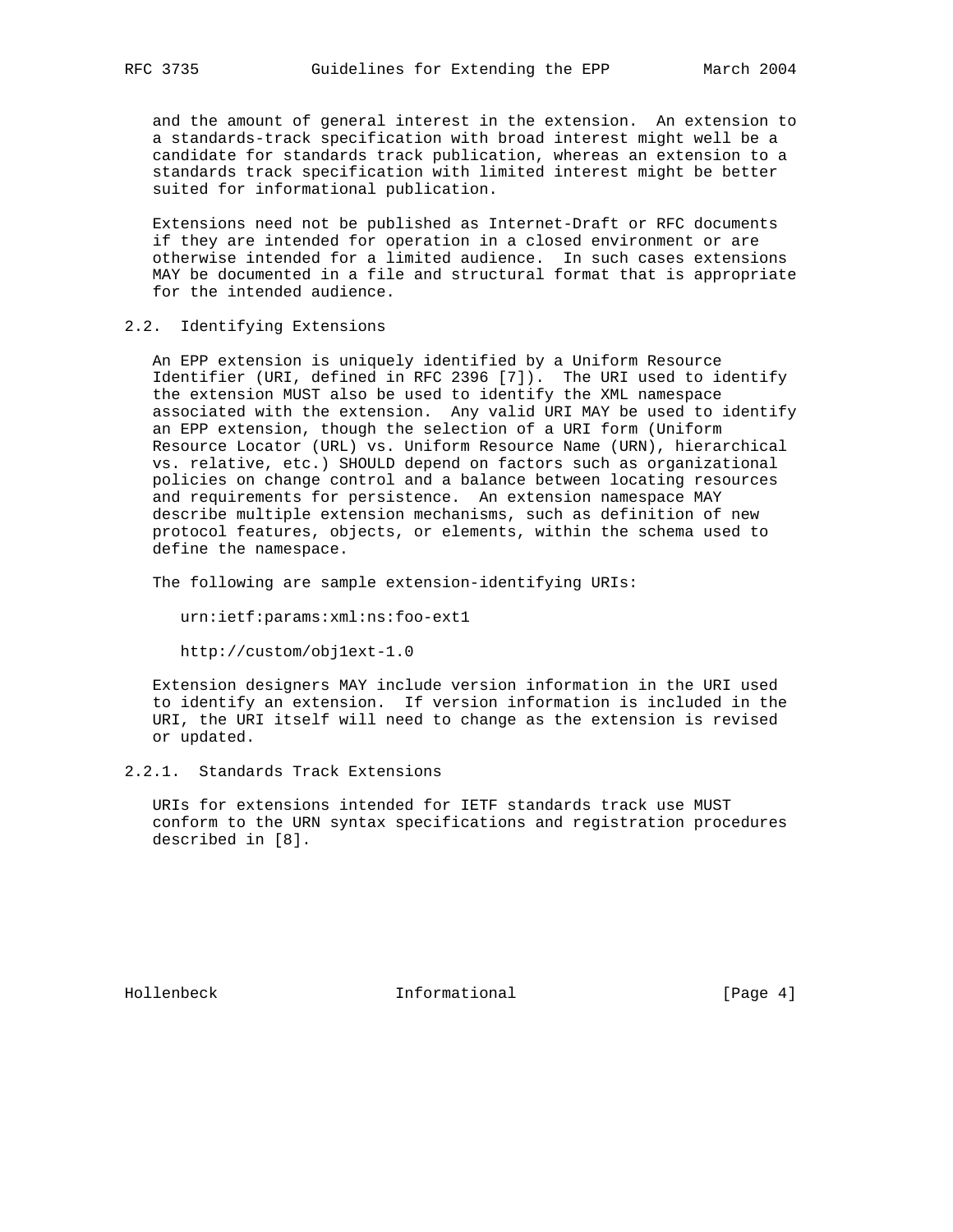# 2.2.2. Other Extensions

 URIs for extensions that are not intended for IETF standards track use MUST conform to the URI syntax specifications described in RFC 2396.

# 2.3. Extension Announcement and Selection

 An EPP server MUST announce extensions that are available for client use as part of a <greeting> element that is sent to a client before the client establishes an interactive session with the server. The <greeting> element contains zero or more <svcExtension> elements that, if present, contain a URI identifying an available extension:

```
 S:<?xml version="1.0" encoding="UTF-8" standalone="no"?>
   S:<epp xmlns="urn:ietf:params:xml:ns:epp-1.0"
   S: xmlns:xsi="http://www.w3.org/2001/XMLSchema-instance"
  S: xsi:schemaLocation="urn:ietf:params:xml:ns:epp-1.0<br>S: epp-1.0.xsd">
        epp-1.0.xsd">
   S: <greeting>
  S: <svID>Example EPP server epp.example.com</svID>
   S: <svDate>2000-06-08T22:00:00.0Z</svDate>
   S: <svcMenu>
  S: <version>1.0</version>
   S: <lang>en</lang>
 S: <lang>fr</lang>
 S: <objURI>urn:ietf:params:xml:ns:obj1</objURI>
 S: <objURI>urn:ietf:params:xml:ns:obj2</objURI>
 S: <objURI>urn:ietf:params:xml:ns:obj3</objURI>
   S: <svcExtension>
   S: <extURI>urn:ietf:params:xml:ns:foo-ext1</extURI>
   S: <extURI>http://custom/obj1ext-1.0</extURI>
  S: </svcExtension>
   S: </svcMenu>
   S: <dcp>
  S: <access><all/>>/access>
   S: <statement>
  S: <p>uppose&gt; <p>admin/> <p>prov/><p>uppose&gt;</math> S: <recipient><ours/><public/></recipient>
   S: <retention><stated/></retention>
  S: </statement><br>S: </dcp>
      \alpha /dcp>
   S: </greeting>
   S:</epp>
```
 In the example above, the server is announcing the availability of two extensions:

Hollenbeck **Informational** Informational [Page 5]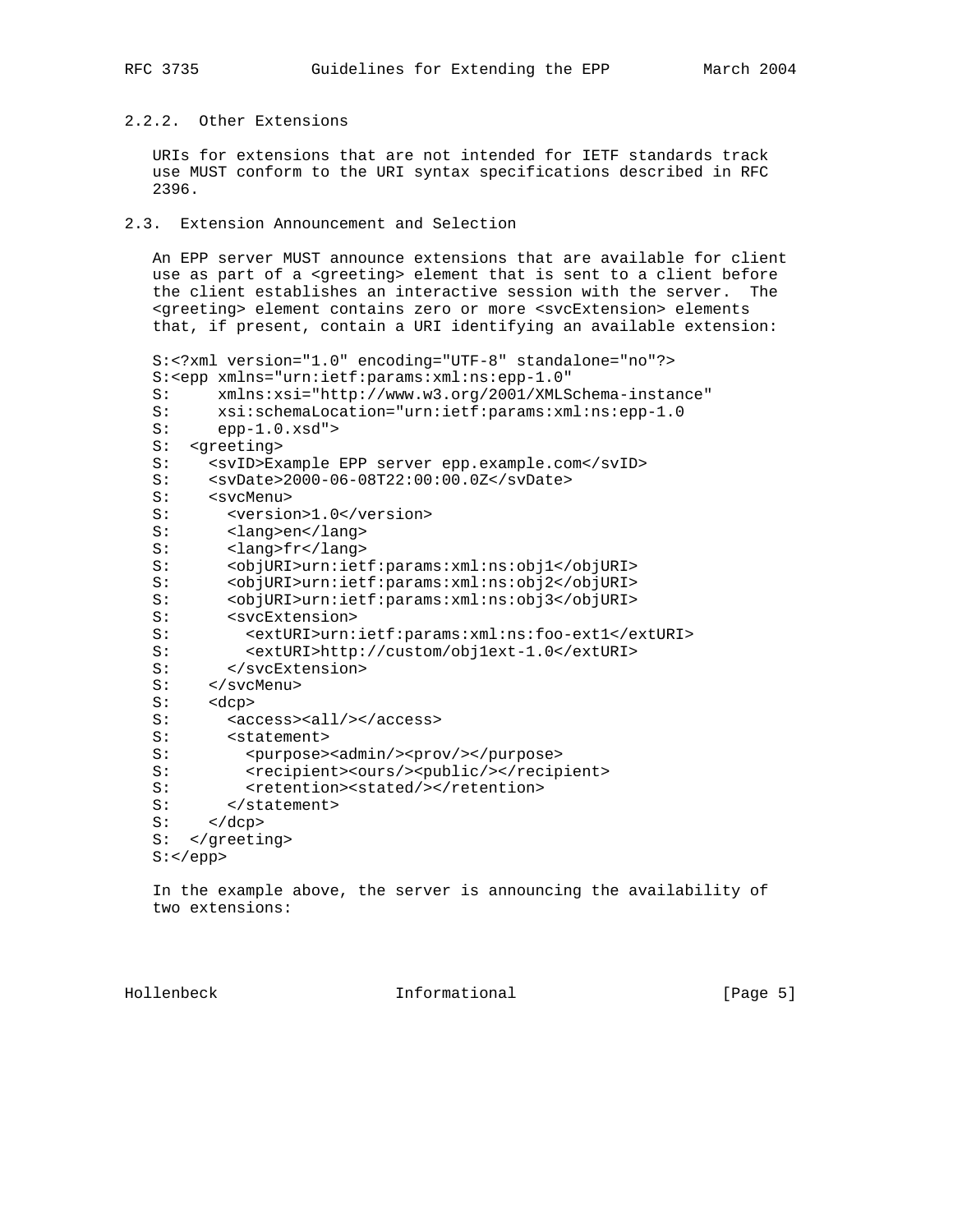urn:ietf:params:xml:ns:foo-ext1, and

http://custom/obj1ext-1.0

 An EPP client MUST establish a session with an EPP server using the EPP <login> command before attempting to use any standard commands or extensions. The <login> command contains zero or more <svcExtension> elements that, if present, contain a URI identifying an available extension that the client wishes to use during the course of the session:

```
 C:<?xml version="1.0" encoding="UTF-8" standalone="no"?>
 C:<epp xmlns="urn:ietf:params:xml:ns:epp-1.0"
 C: xmlns:xsi="http://www.w3.org/2001/XMLSchema-instance"
 C: xsi:schemaLocation="urn:ietf:params:xml:ns:epp-1.0
C: epp-1.0.xsd" C: <command>
 C: <login>
 C: <clID>ClientX</clID>
C: <pw>foo-BAR2</pw>
 C: <newPW>bar-FOO2</newPW>
 C: <options>
C: < version>1.0</version>
C: <lang>en</lang><br>C: </options>
       </options>
C: <svcs>
 C: <objURI>urn:ietf:params:xml:ns:obj1</objURI>
 C: <objURI>urn:ietf:params:xml:ns:obj2</objURI>
C: <br/>
<br/>
<br/>
<br/>
<br/>
<br/>
<br/>
<br/>
<<br/>
<<br/>
<<br/>
<<br/>
<<br/>
<<br/>
<<br/>
C:<br/>
<<br/>
<<br/>
<<br/>
<<br/>
<<br/>
C:<br/>
<<br/>
<<br/>
<<br/>
<<br/>
<<br/>
<<br/>
<<br/>
<<br/>
<<br/>
<<br/>
<
C: <svcExtension><br>C: <svcExtURI>http
              C: <extURI>http://custom/obj1ext-1.0</extURI>
 C: </svcExtension>
C: </svcs>
 C: </login>
 C: <clTRID>ABC-12345</clTRID>
 C: </command>
 C:</epp>
```
 In the example above, the client indicates that it wishes to use an extension identified by the http://custom/obj1ext-1.0 URI during the session established upon successful completion of the <login> command.

 An EPP server MUST announce all extensions that are publicly available for client use. An EPP client MUST NOT request an extension that has not been announced by the server. An EPP server MAY restrict a client's ability to select an extension based on a client's identity and authorizations granted by the server operator.

Hollenbeck **Informational Informational** [Page 6]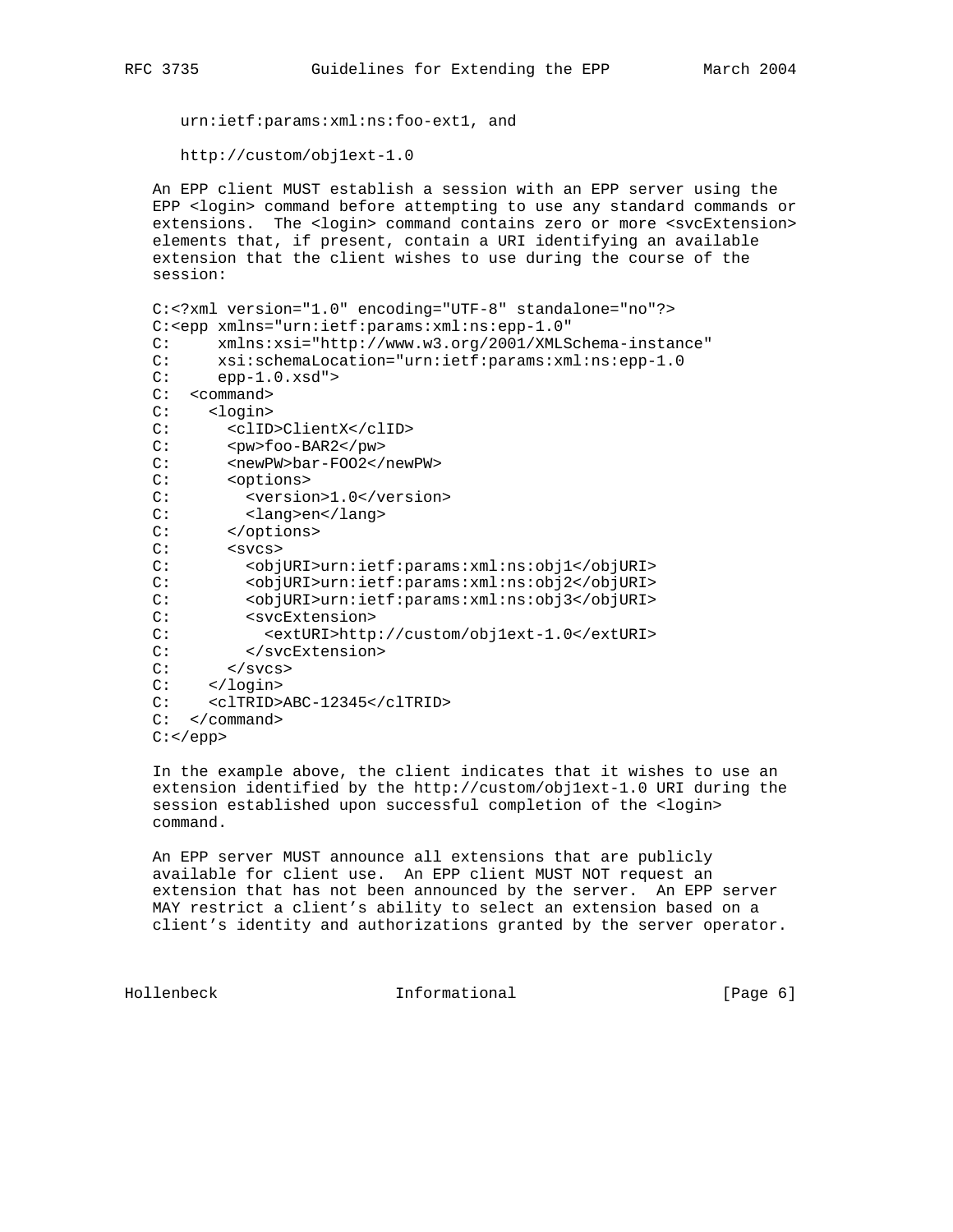# 2.4. Protocol-level Extension

 EPP defines a set of structures for client-server command-response interaction, but additional structures MAY be added to the protocol. New structure definition is a matter of defining a schema for the structures that defines needed functionality and assigning a URI to uniquely identify the object namespace and schema. Specific protocol-level extension mechanisms are described in section 2.7.1 of the EPP core protocol specification [2].

## 2.5. Object-level Extension

 EPP commands and responses do not contain attributes that are specific to any managed object. Every command and response MUST contain elements bound to an object namespace. Object definition is a matter of defining a schema for the object that defines functionality for each needed command and associated response, and assigning a URI to uniquely identify the object namespace and schema. Specific object-level extension mechanisms are described in section 2.7.2 of the EPP core protocol specification [2].

#### 2.6. Command-Response Extension

 EPP command and response structures defined in existing object mappings MAY also be extended. For example, an object mapping that describes general functionality for the provisioning of Internet domain names can be extended to included additional command and response elements needed for the provisioning of domain names that represent E.164 telephone numbers [12]. Specific command-response extension mechanisms are described in section 2.7.3 of the EPP core protocol specification [2].

## 2.7. Authentication Information Extension

 Some EPP object mappings, such as the Internet domain name mapping [10], include elements to associate authentication information (such as a password) with an object. The schema for any object mapping that supports authentication information SHOULD be flexible enough to specify multiple forms of authentication information. With XML Schema ([4] and [5]), this can be accomplished by offering an element choice that includes an <any> element information item:

<any namespace="##other"/>

Hollenbeck **Informational** Informational [Page 7]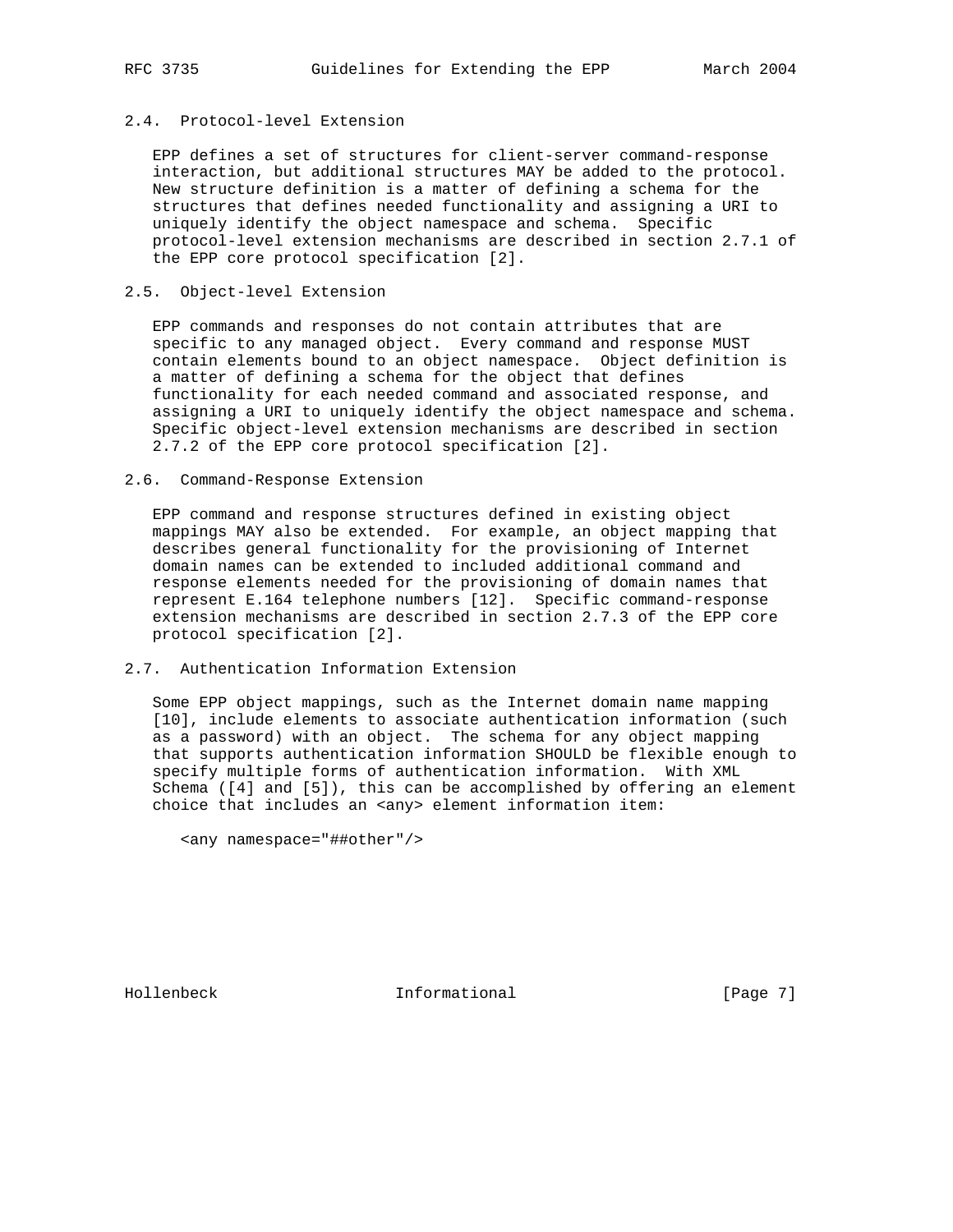3. Selecting an Extension Mechanism

 Extensibility is a powerful feature of XML, but it also provides multiple opportunities to make poor design decisions. There are typically several different ways to accomplish a single task, and while all may "work" (for some definition of "work") one extension form will usually be more appropriate than others to complete a given task. The following sequence of steps can be followed to select an appropriate extension form to solve an extension problem:

 o Command-Response Extension: Adding elements to an existing object mapping is the simplest form of extension available, and is thus the form that should be explored before any other form is considered. The first question to ask when considering an extension form is thus:

 Can the task be accomplished by adding to an existing object mapping or changing an existing object mapping slightly?

 If the answer to this question is "yes", you should consider extending an existing object mapping to complete your task. Knowing where to find object mappings is critical to being able to answer this question; see section Section 3.1 for information describing mapping archives. If the answer to this question is "no", consider an object-level extension next.

 o Object-level Extension: If there is no existing object mapping that can be extended to meet your requirements, consider developing a new object mapping. The second question to ask when considering an extension form is thus:

 Can the task be accomplished using the existing EPP command and response structures applied to a new object?

 If the answer to this question is "yes", you should consider developing a new object mapping to complete your task. A new object mapping should differ significantly from existing object mappings; if you find that a new mapping is replicating a significant number of structures found in an existing mapping you probably answered the command-response question incorrectly. If the answer to this question is "no", consider a protocol-level extension next.

 o Protocol-level Extension: If there is no existing object mapping that can be extended to meet your requirements and the existing EPP command and response structures are insufficient, consider

Hollenbeck Informational [Page 8]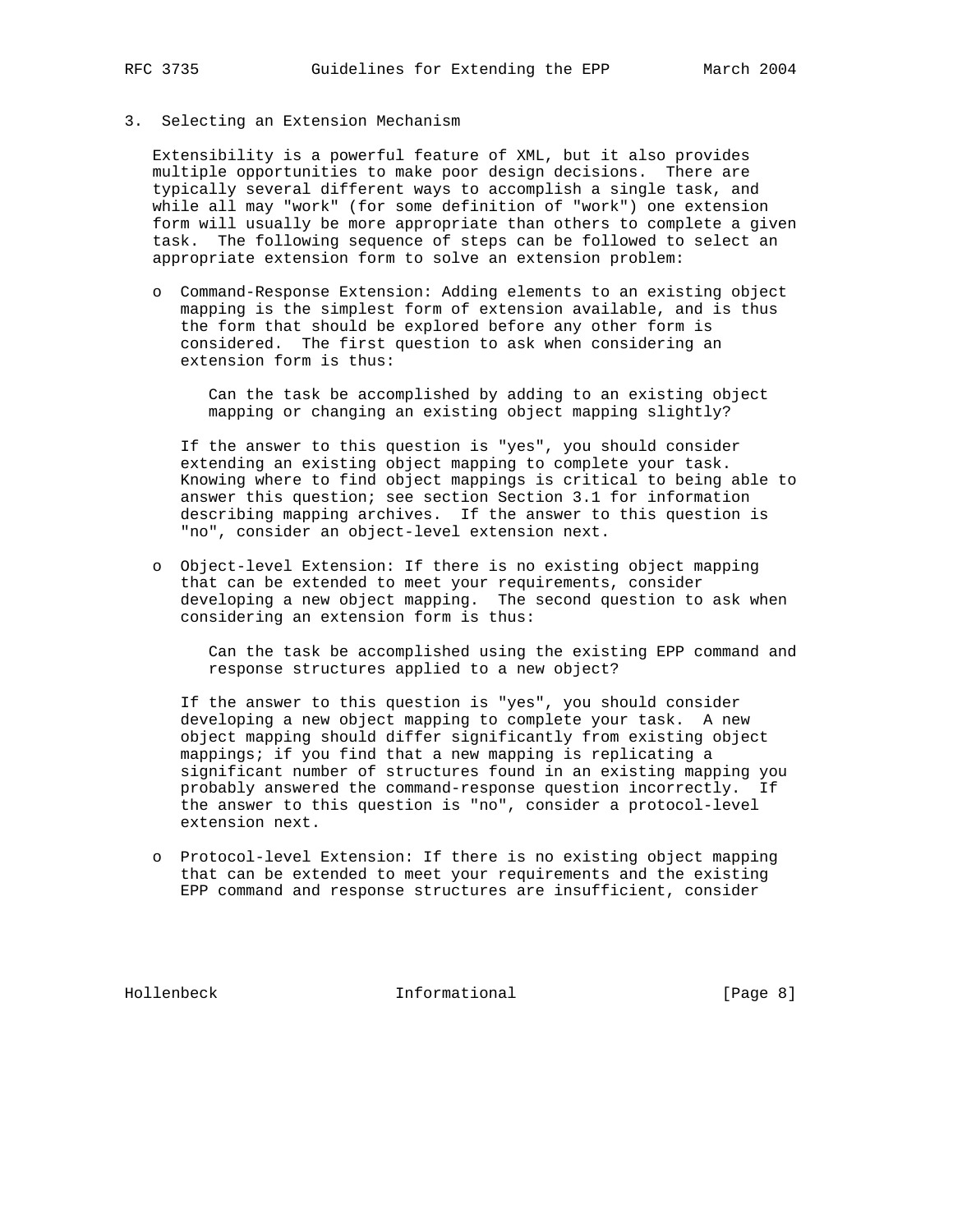developing new protocol commands, responses, or other structures. The third and final question to ask when considering an extension form is thus:

 Can the task be accomplished by adding new EPP commands, responses, or other structures applied to new or existing objects?

 If the answer to this question is "no", EPP can not be used directly to complete your task. If the answer to this question is "yes", extend the protocol by defining new operational structures.

 The extension forms and decision points listed here are presented in order of complexity. Selecting an extension form without careful consideration of the available extension options can add complexity without any gain in functionality.

3.1. Mapping and Extension Archives

 Existing object mappings are a critical resource when trying to select an appropriate extension form. Existing mappings or extensions can provide a solid basis for further extension, but designers have to know where to find them to consider them for use.

 Several organizations maintain archives of XML structures that can be useful extension platforms. These include:

- o The IETF: Object mappings and other extensions have been documented in RFCs and Internet-Drafts.
- o IANA: Guidelines and registration procedures for an IANA XML registry used by the IETF are described in "The IETF XML Registry" [8].
- o OASIS [16]: OASIS maintains an XML archive containing schema definitions for use in the business applications of XML.
- o XML.org [17]: XML.org maintains an XML archive containing schema definitions for use in multiple industries.
- o Other archives are likely in the future. Consult your favorite Internet search engine for additional resources.
- 4. Internationalization Considerations

 EPP is represented in XML [3], which requires conforming parsers to recognize both UTF-8 [13] and UTF-16 [14]; support for other character encodings is also possible. EPP extensions MUST observe

Hollenbeck Informational [Page 9]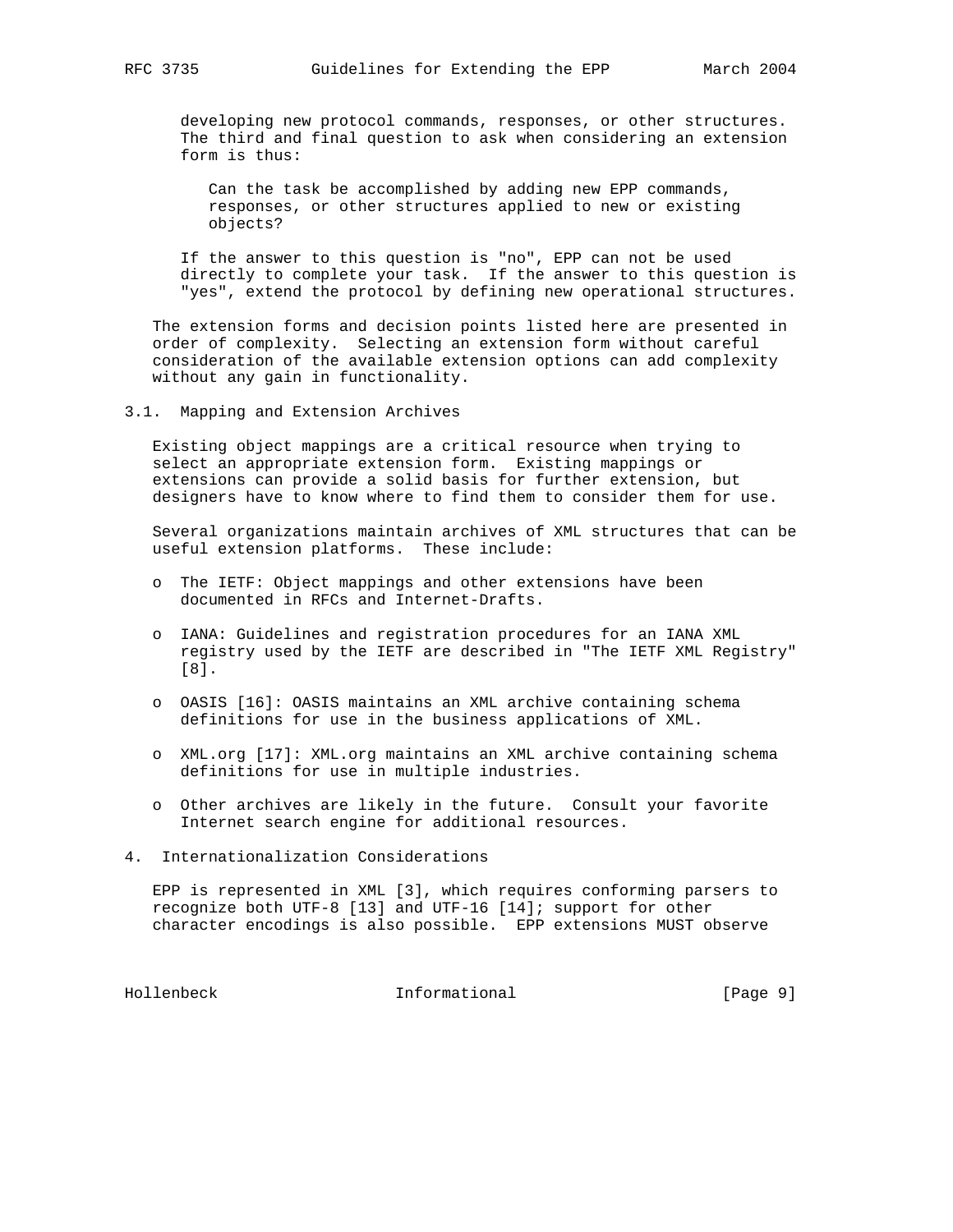both the Internationalization Considerations described in the EPP core protocol specification [2] and IETF policy on the use of character sets and languages described in RFC 2277 [9].

5. IANA Considerations

 This memo has no direct impact on the IANA. Guidelines for extensions that require IANA action are described in Section 2.2.1.

6. Security Considerations

 EPP extensions inherit the security services of the protocol structure that's being extended. For example, an extension of an object mapping inherits all of the security services of the object mapping. Extensions MAY specify additional security services, such as services for peer entity authentication, confidentiality, data integrity, authorization, access control, or non-repudiation. Extensions MUST NOT mandate removal of security services available in the protocol structure being extended.

 Protocol designers developing EPP extensions need to be aware of the security threats to be faced in their intended operating environment so that appropriate security services can be provided. Guidelines for designers to consider and suggestions for writing an appropriate Security Considerations section can be found in RFC 3552 [15].

- 7. References
- 7.1. Normative References
	- [1] Bradner, S., "Key words for use in RFCs to Indicate Requirement Levels", BCP 14, RFC 2119, March 1997.
	- [2] Hollenbeck, S., "Extensible Provisioning Protocol (EPP)", RFC 3730, March 2004.
	- [3] Bray, T., Paoli, J., Sperberg-McQueen, C. and E. Maler, "Extensible Markup Language (XML) 1.0 (2nd ed)", W3C REC-xml, October 2000, <http://www.w3.org/TR/REC-xml>.
	- [4] Thompson, H., Beech, D., Maloney, M. and N. Mendelsohn, "XML Schema Part 1: Structures", W3C REC-xmlschema-1, May 2001, <http://www.w3.org/TR/xmlschema-1/>.
	- [5] Biron, P. and A. Malhotra, "XML Schema Part 2: Datatypes", W3C REC-xmlschema-2, May 2001, <http://www.w3.org/TR/xmlschema-2/>.

Hollenbeck Informational [Page 10]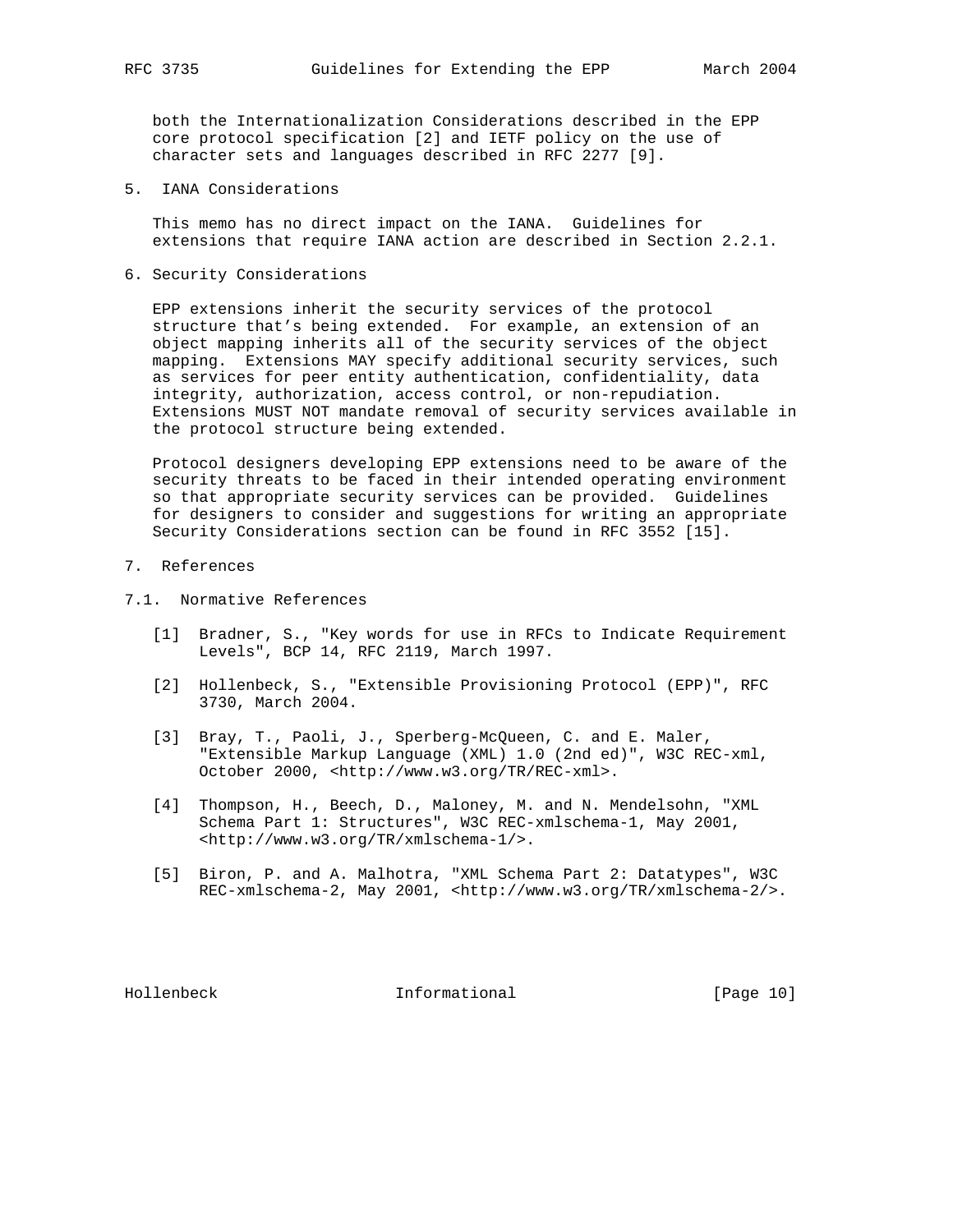- [6] Bray, T., Hollander, D. and A. Layman, "Namespaces in XML", W3C REC-xml-names, January 1999, <http://www.w3.org/TR/REC-xmlnames>.
- [7] Berners-Lee, T., Fielding, R. and L. Masinter, "Uniform Resource Identifiers (URI): Generic Syntax", RFC 2396, August 1998.
- [8] Mealling, M., "The IETF XML Registry", BCP 81, RFC 3688, January 2004.
- [9] Alvestrand, H., "IETF Policy on Character Sets and Languages", BCP 18, RFC 2277, January 1998.
- 7.2. Informative References
	- [10] Hollenbeck, S., "Extensible Provisioning Protocol (EPP) Domain Name Mapping", RFC 3731, March 2004.
	- [11] Hollenbeck, S., Rose, M. and L. Masinter, "Guidelines for the Use of Extensible Markup Language (XML) within IETF Protocols", BCP 70, RFC 3470, January 2003.
	- [12] Hollenbeck, S., "Extensible Provisioning Protocol E.164 Number Mapping", Work in Progress, February 2003.
	- [13] Yergeau, F., "UTF-8, a transformation format of ISO 10646", RFC 2279, January 1998.
	- [14] Hoffman, P. and F. Yergeau, "UTF-16, an encoding of ISO 10646", RFC 2781, February 2000.
	- [15] Rescorla, E. and B. Korver, "Guidelines for Writing RFC Text on Security Considerations", BCP 72, RFC 3552, July 2003.

# 8. URIs

- [16] <http://oasis-open.org/>
- [17] <http://xml.org/>

Hollenbeck Informational [Page 11]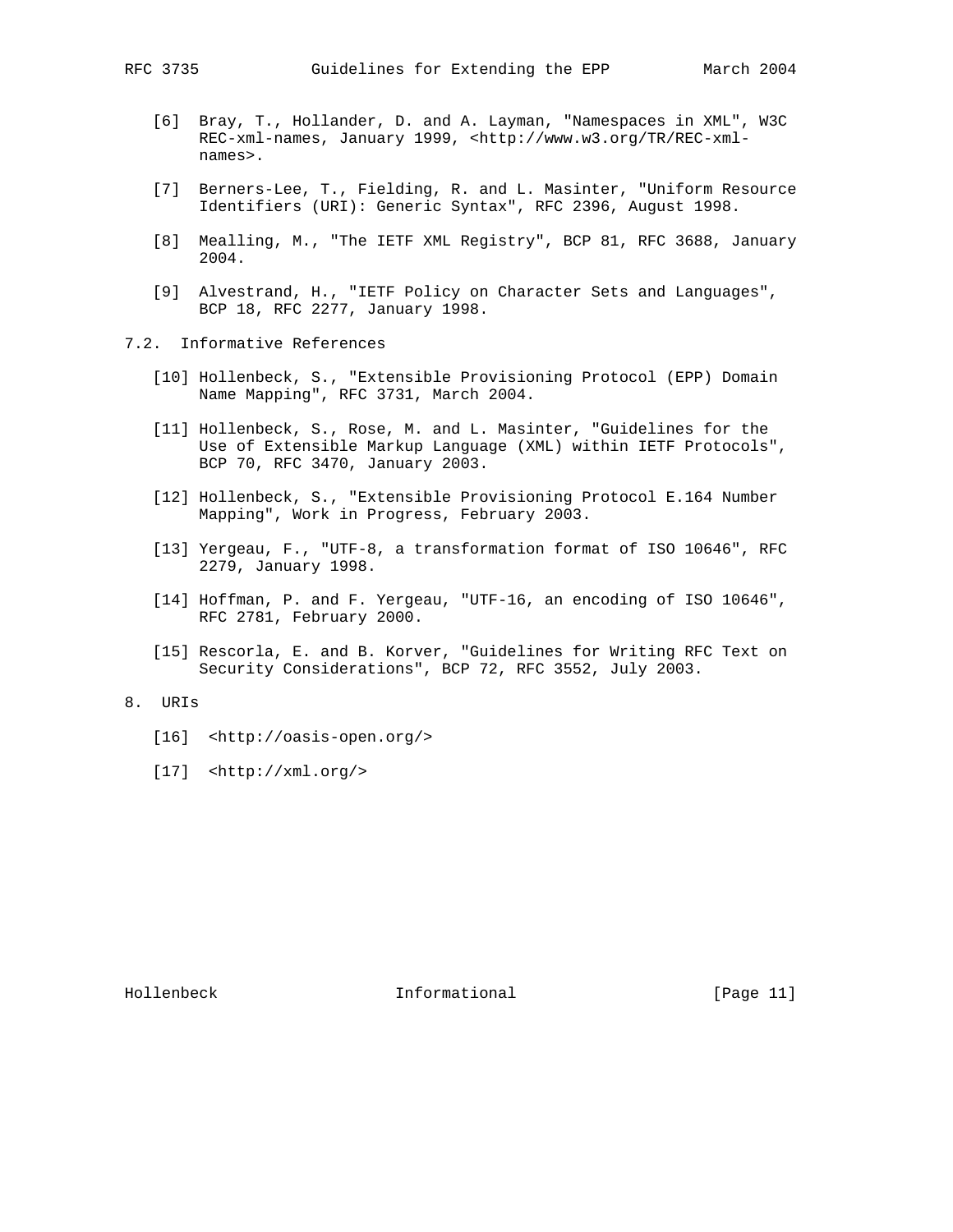# 9. Author's Address

 Scott Hollenbeck VeriSign, Inc. 21345 Ridgetop Circle Dulles, VA 20166-6503 USA

EMail: shollenbeck@verisign.com

Hollenbeck Informational [Page 12]